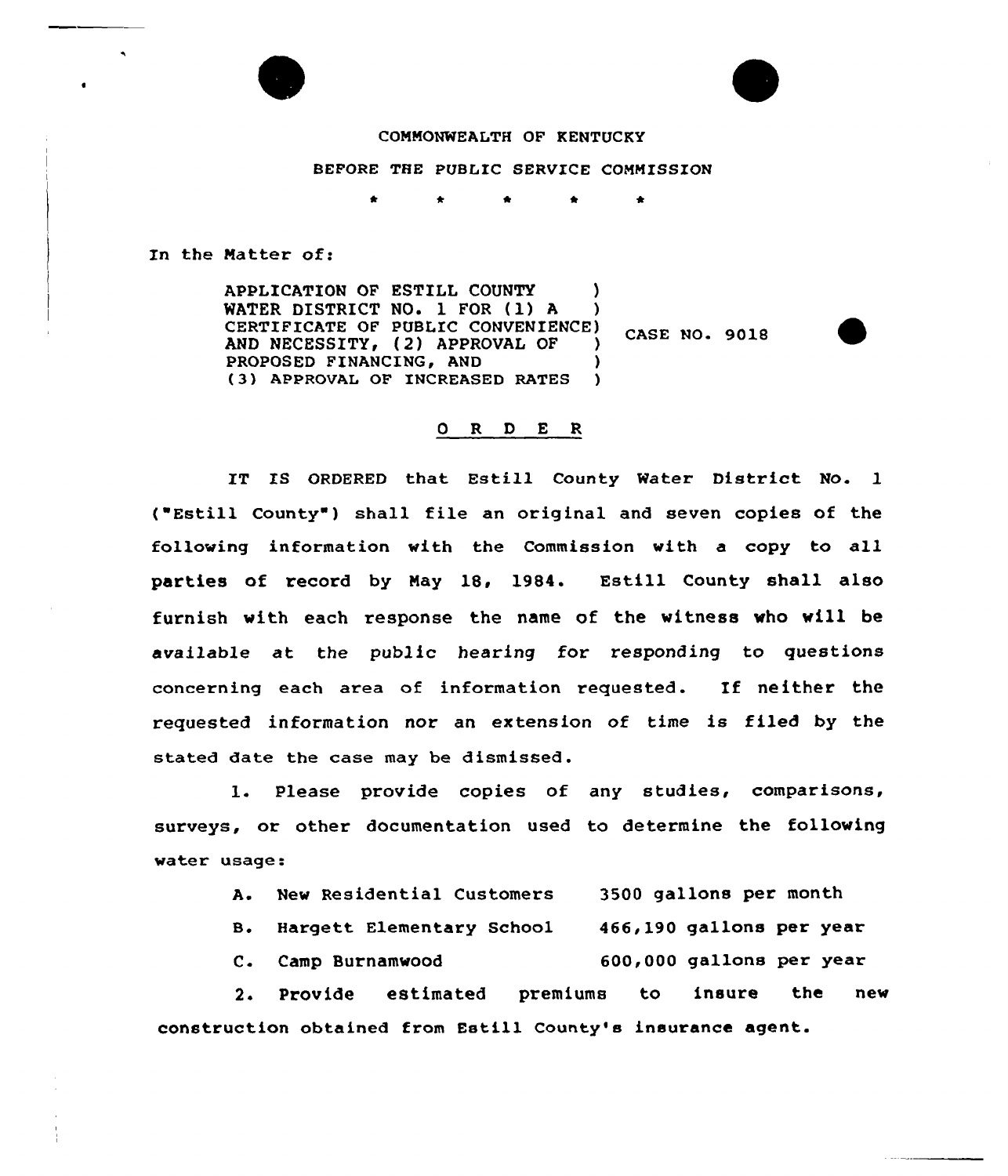



3. Please respond to the following concerning Miscellaneous Service Revenues:

- A. Give a full description of the services provided.
- B. List persons for whom this service is provided.
- C. How are expenses associated with this revenue accounted for?
- D. A difference exists between the revenue reported in the 1983 Annual Report (S10,315.18) and Exhibit 0 of the application (\$12,897.18). Please explain this difference.

4. Review of the 1982 and 1983 Annual Reports reveals charges of 823,621.33 and \$ 36,282.59 respectively to the account Outside Services employed. According to Exhibit 0 of the application, a large portion (90 percent. for 1983) of this expense is engineering related. please respond to the following questions related to the engineering services:

- A. What was the scope of these services?
- B. Is this a recurring expense?
- C. Were these services related to the proposed system?

5. Please respond to the following concerning Exhibit 0 of the application:

- A. Item <sup>8</sup> implies that two service calls per week will be required to service the proposed system. Provide the basis for this estimate.
- B. Item 10 refers to increased Office and<br>Administrative Expense. Provide any information Administrative Expense. used to arrive at the \$.42 cost of billing each customer monthly.
- C. Item 13 refers to \$1,158 of Bad Debts Expense. Why weren't any bad debts written off in 1983? Also< what amount can reasonably be expected to recurr each year as uncollectible?
- D. Item 16 implies that Estill County is requesting<br>inclusion of only one-half of the yearly<br>-2-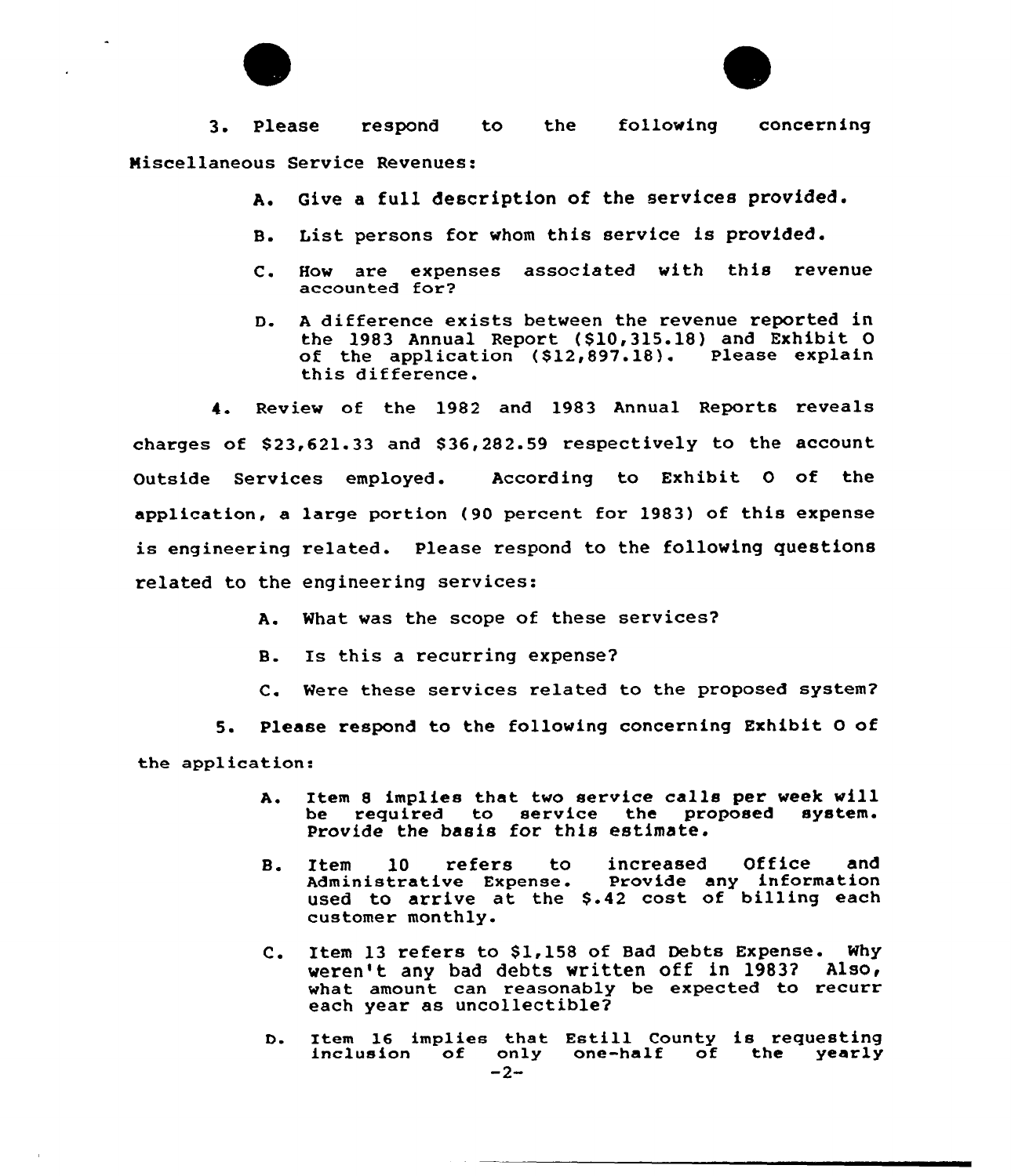



depreciation of its proposed system for rate-making purposes. Please state the reason(s) for this.

E. Item 14 seems to contain an error which affects the remainder of the statement. (The adjusted amount of  $$21,223$  should be  $$21,221$ .) Please acknowledge the error and allow us to make the \$2 correction on Adjusted amounts of {1) Engineering Fees, (2) Total Operating Expenses, (3) Net Operating Income and (4) Net Income.

6. Provide hydraulic analyses, supported by computations and actual field measurements, of typical operational sequences of the proposed water distribution system. Computations are to be documented by a schematic map of the system that shows pipeline sizes, lengths, connections, pumps, water storage tanks, and sea level elevations of key points, as well as allocations of actual customer demands. Flows used in the analyses shall be identified as to whether they are based on average instantaneous flows, peak instantaneous flows, or any combination or variation thereof. The flows used in the analyses shall be documented by actual field measurements and customer use records. Justify fully any assumptions used in the analyses.

7. Provide a pressure recording chart showing the actual 24-hour continuously measured pressure available near the connection point of Estill County's proposed waterline on Dry Branch Road to Irvine's water system. Identify the 24-hour period recorded, the exact location of the pressure recorder and the sea level elevation of the recorder.

8. Provide narrative description of the proposed daily operational sequences of the water system. Documentation should include the methods and mechanisms proposed to provide positive

 $-3-$ 

 $\alpha$  ,  $\beta$  is the continuous masses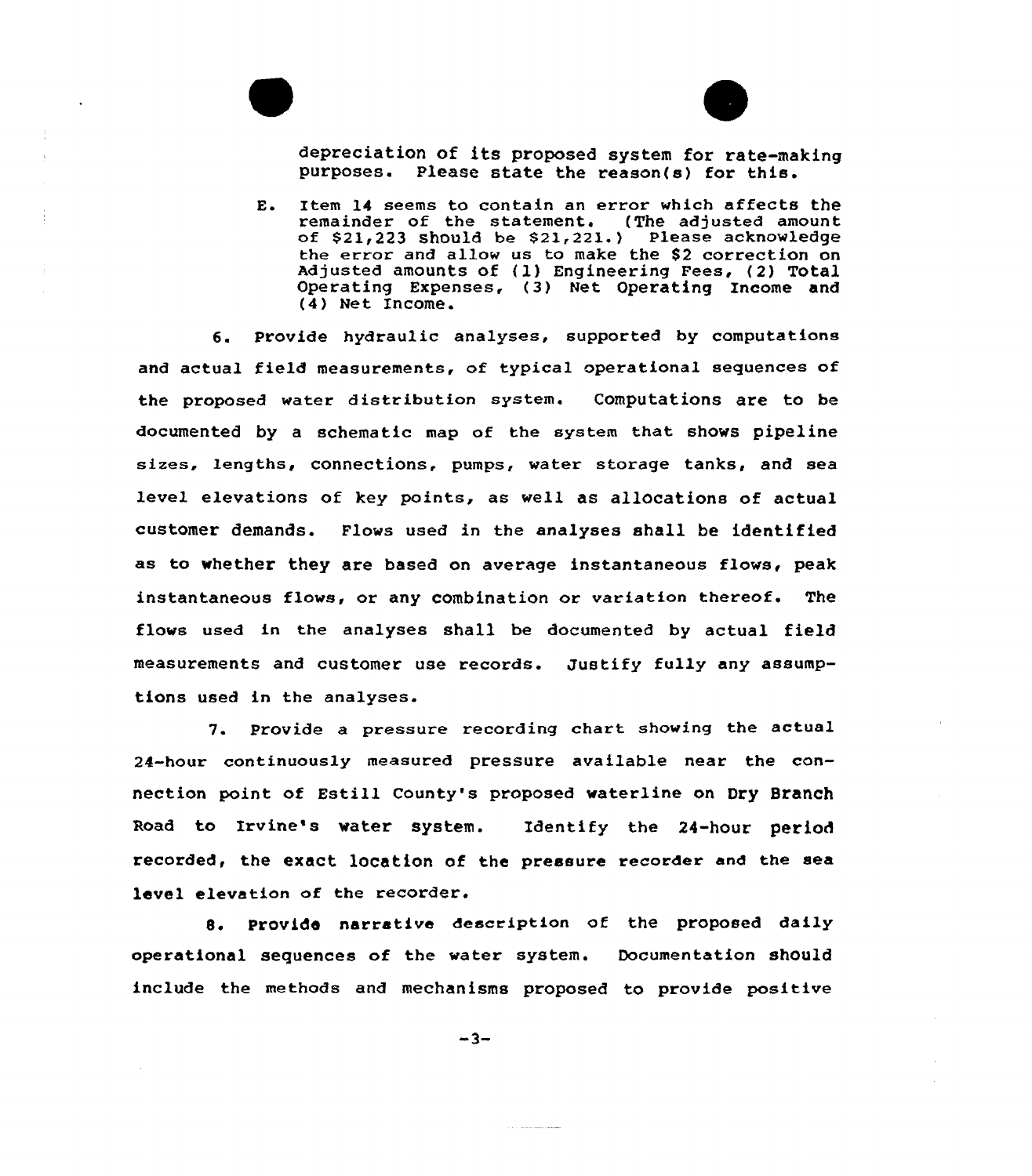

control of the proposed tanks water level. Narrative description should also include how tank will "work" (Expected inflow and outflow of water and approximate times of day). Any assumptions are to be fully supported by appropriate measurements and hydraulic calculations.

9. The proposed waterline to serve the area near the Hargett School appears to be in violation of the PSC regulation (807 EAR 5!066< Section 11) which prohibits 2-inch noncirculating lines in excess of 250-feet in length. It appears as though a 3-inch or larger line should be installed. Provide comments concerning this matter.

10. Provide criteria and relevant information used in the determination of the size of the proposed master meter.

ll. Pxovide work papexs used in preparation of the billing analysis and an explanation of the process used in determining the revenue produced from the rates during the test year.

12. Exhibits 1 and <sup>2</sup> to the application appear to be computer printout analyses of bills and revenue. Please provide the following with regard to these exhibits:

(a) Is Exhibit 1, page 2, based on actual test year bills at the current rate? If other than test year, what time period is covered?

(b) Is Exhibit 2, page 2, based on test year data plus anticipated new customers?

(c) Were the test year and projected billing analyses prepared from these exhibits?

 $-4-$